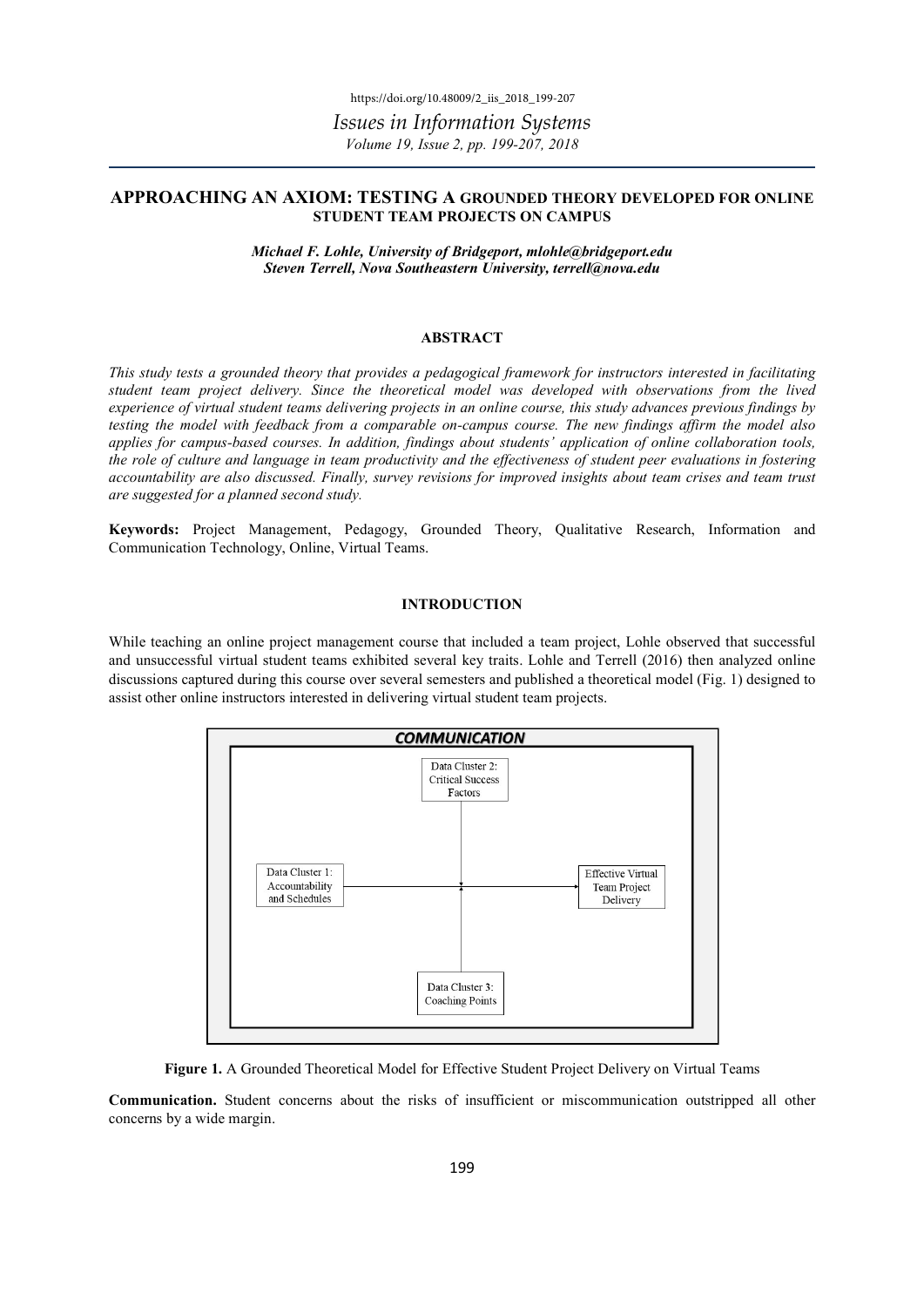Accountability. After communication students were most concerned about holding their teammates accountable for successful project delivery.

Schedules. After communication and accountability students were most concerned with managing and aligning their schedules to ensure they could come together to deliver.

Critical Success Factors and Coaching Points. While student concerns about communication, accountability and schedules dominated their feedback, their additional concerns were grouped into these two categories.

After its initial publication the researchers tested this theoretical model. Charmaz (2006) confirmed "theoretical sampling" helps researchers finalize theoretical models using assessments that determine whether they truly fit the data. Likewise, Eisenhardt (1989) stated theoretical sampling employs case studies to assess whether a theoretical model constitutes good theory. The researchers analyzed two sets of case studies using data captured over several semesters from the online project management course used to derive the theoretical model. One set of case studies focused on teams that failed (Lohle & Terrell, 2017b) while one set focused on teams that succeeded (Lohle & Terrell, 2017a). The case studies' findings reinforced the theoretical model's validity and the researchers also observed teams that did not respond well to challenges were more concerned with accountability than teams that were resilient. This demonstrated the phenomenon of "swift trust" introduced by Jarvenpaa, Knoll and Leidner (1998; 1999) and later by Jarvenpaa, Shaw and Staples (2004). Swift trust occurs when virtual teammates do not meet before their project begins and they expect their peers to possess the skills portrayed in their professional profiles. Virtual teams tend to emphasize delivery over benevolence early until team members are sure they can rely upon each other to succeed. Swift trust tends to erode quickly when teams fail to deliver while benevolence and deeper trust results if they are successful. In these case studies the successful teams achieved benevolence while those that failed never did. In addition, all teams exhibited a phenomenon known as "The Punctuated Equilibrium Theory" first described by paleontologists Eldrege and Gould (1972). Citing the fossil record, they refuted the prevailing assumption that evolution follows a smooth, linear progression. Instead, species tend to experience periods of stability punctuated by intense revolutions, followed by more stability. Gersick (1988, 1989, 1991) later confirmed The Punctuated Equilibrium Theory also applies in business settings after noticing project teams tend to experience stability after starting to work together, then experience challenges around midpoint at which time they either come together to succeed or they fail. Each team studied experienced a crisis at midpoint and then either rallied or failed. This prompted the researchers to strongly advise instructors to prepare their students to cope with inevitable project challenges at midpoint.

Recommendations from these studies were later implemented in an on-campus project management course delivered at University of Bridgeport. In this course, student teams were formed and asked to deliver a mid-term project where they came together to write a research paper and a final project where the same teams were asked to choose hypothetical projects, develop project plans for them using Microsoft Project software and deliver in class presentations about them. Acknowledging potential objections from Apple Macintosh users a "bring your own device" approach was not supported. Instead, Microsoft Project was confirmed as the course's standard tool, students were required to use it and were afforded the opportunity to access it on campus in computer labs. At their discretion several students also procured Microsoft Project trial downloads. These protocols preempted complaints and all students proceeded without incident. Peer evaluations were also implemented that required students to hold their teammates accountable through documented evaluations of their contributions. These were not "blind" evaluations, the syllabus documented a data capture and evaluation process where the instructor actively considered team member feedback in determining students' project scores. Anonymous peer feedback was also shared with each student team with a recommendation to leverage it for continuous improvement. Finally, the online project management tool Basecamp was implemented and students were accountable for collaborating with it via graded instructor reviews. Students were required to use the tool's instant messaging, message board, scheduler, to-do lists, status questions and document and file storage for daily task management. The instructor also had access to Basecamp, monitored student team communication and progress and interjected coaching points and feedback as required. Students exhibited no confusion while using Microsoft Project to facilitate the delivery of their final project's detailed planning, GANTT and other reporting and time tracking requirements while also using Basecamp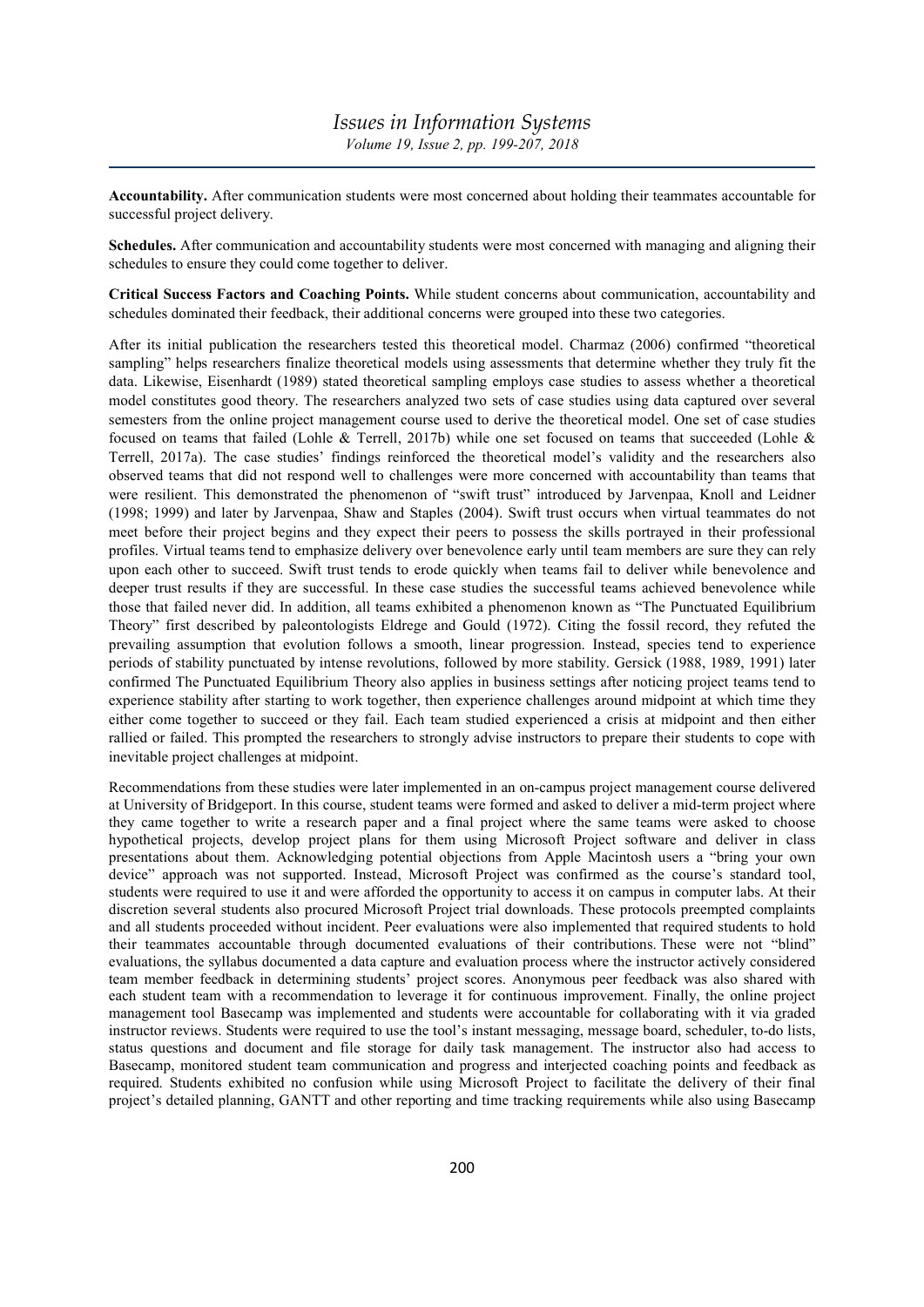# Issues in Information Systems Volume 19, Issue 2, pp. 199-207, 2018

for overall project coordination because Basecamp's features did not overlap extensively with Microsoft Project's features.

## **METHODOLOGY**

This is the first of two studies focused on the lived experience of student teams delivering projects during a campusbased project management course. Having devised a useful theoretical model and tested it extensively via a longitudinal study focused on online course delivery, these studies advance knowledge in the field by testing this proven model in a traditional, on-campus classroom setting. Students were asked to fill out an online survey during the fourteenth week of this fifteen week course delivered during the fall semester, 2018. The survey contained four open-ended questions:

Which of these factors, communication, accountability or scheduling, was most important for your team's success? Why? Which was least important? Why? Did other factors contribute to team success?

What was the biggest challenge your team encountered while working on your mid-term and final projects and their related project charters and homework assignments? How did you deal with it?

Do you think your team trusted each other? Why? How did this impact team success?

Was the peer review process effective? Why? Did Basecamp increase your team's collaboration? How?

This study was approved by University of Bridgeport's Institutional Review Board (IRB). The SurveyMonkey Internet application was used to develop an anonymous survey administered during class time. The instructor read the IRB's guidelines for online social sciences research to the class and while these guidelines affirmed students could refrain from participation all thirty-six students responded, a large sample for a qualitative study. Open code analysis via margin notes was then conducted and the findings were compiled. This process entailed the researchers' review of participant feedback, writing notes in the margins with their observations about that feedback, analyzing and summarizing those notes into common themes known as "open codes," grouping those open codes with "axial codes" used to describe those groups, then assessing which of the codes were most prevalent. (Creswell, 2007; Glaser & Strauss, 1967). Since the data set was not large, Microsoft Excel was used.

# FINDINGS

As occurred with the online student teams, successful on-campus teams emphasized communication and scheduling while unsuccessful teams emphasized accountability. Likewise, most student concerns again focused on communication while several students said all three dimensions were required for project success, reinforcing the theoretical model's underlying construct. Feedback about communication, scheduling and accountability is explored below. It should be noted that, throughout this report, participant feedback is not edited to preserve each participant's unique voice.

#### Communication

Students confirmed communication was critical for team success.

Communication was the main factor driving our team's success.

Personally I've seen that the most important factor for our team's success is communication face-to-face like meetings…

Communication was most important because it was a "team" project. Every task completed needed to be communicated to know the status of the project.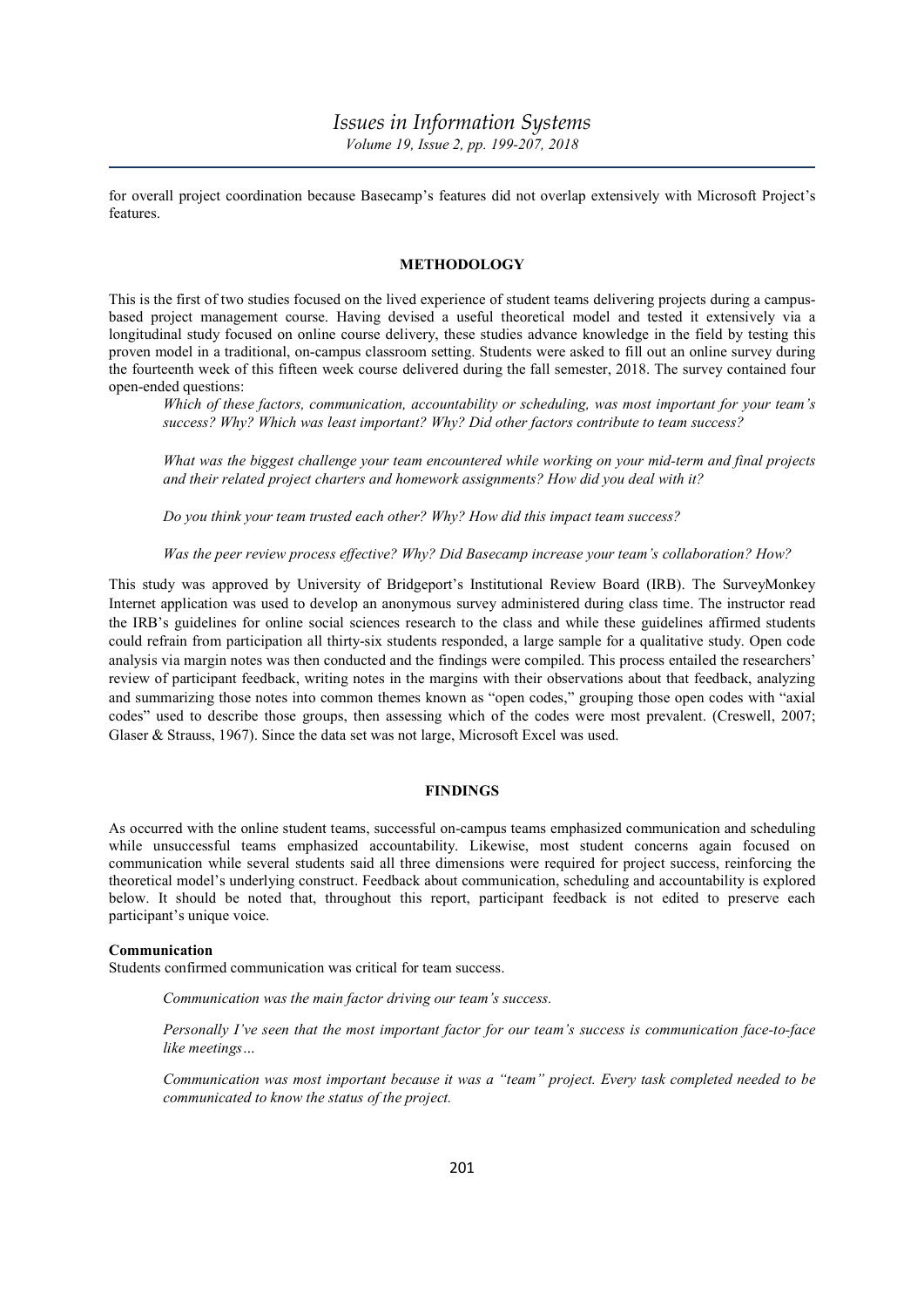# Issues in Information Systems Volume 19, Issue 2, pp. 199-207, 2018

The biggest challenge we encountered was communication because there were many instances when my teammates did not inform me about the challenges they are facing and did not provide me any suggestions or feedback before the…[mid-term]… peer evaluation thus it made [it] very difficult for me to improve the areas where I…lagged behind.

The biggest challenge was communication because we had a different vision of cooperation and perceived ethics in a different way. We met and talked about it.

Although these were on-campus student teams, most used information and communication technology (ICT) to address their communication challenges. While ICT tends to be leveraged by virtual teams to foster collaboration (Hislop, 2013; Project Management Institute, 2017), these campus-based students did not hesitate to use it. For instance, while some students initially exhibited hesitation toward using Basecamp they quickly warmed to its ease of use and integration with Google Docs. Once they perceived how having all project related communication and documentation accessible via a single application enhanced their performance, they quickly became avid Basecamp users. These observations align well with previous findings about the role of performance expectation in technology adoption (Venkatesh, Morris, Davis, & Davis, 2003; Kimball, 2015). Team members also actively used Zoom and WhatApp for communication alongside Basecamp. Finally, students also appreciated the instructor's ability to view and provide feedback about what they were doing using the tool.

Communication was least important as the team members were well connected on several platforms.

I think the most important factor is communication. We can engage each team member to the project by using Basecamp and Zoom, so each team members could be involved and give response anytime without the limitation of location.

…we conducted virtual team meetings and in-person meetings.

We were able to set aside particular times after class to work on projects and scheduled Zoom meetings to allow for successful meetings to be held in order to complete the work at hand.

…it was nice to get work done because of virtual features.

Basecamp and Whatsapp played the biggest role in communication and we were able to complete everything.

The biggest challenge we endured was having transportation issues, and trying to meet in person, our team was very wide-spread in terms of physical locations. We were able to set particular times after class to work on projects, and had scheduled Zoom meetings to allow for successful meetings to be held in order to complete the work at hand.

Being limited to only meet on Friday's. We scheduled Zoom meetings on other days to make up for it.

Basecamp was also great because it allowed us to keep our project in one place and have a space where we could collaborate and see what was going on. Especially if we were out of the loop, missed a meeting, or forgot what we talked about last meeting.

Basecamp definitely increased team collaboration as it was a common ground for all flow of communication good or bad.

Basecamp was a very effective tool to use, and allowed us to stay in constant communication and keep on one another when we had certain parts of the projects assigned to us individually.

…Basecamp increased our team's collaboration because we were able to openly communicate on one platform with full transparency.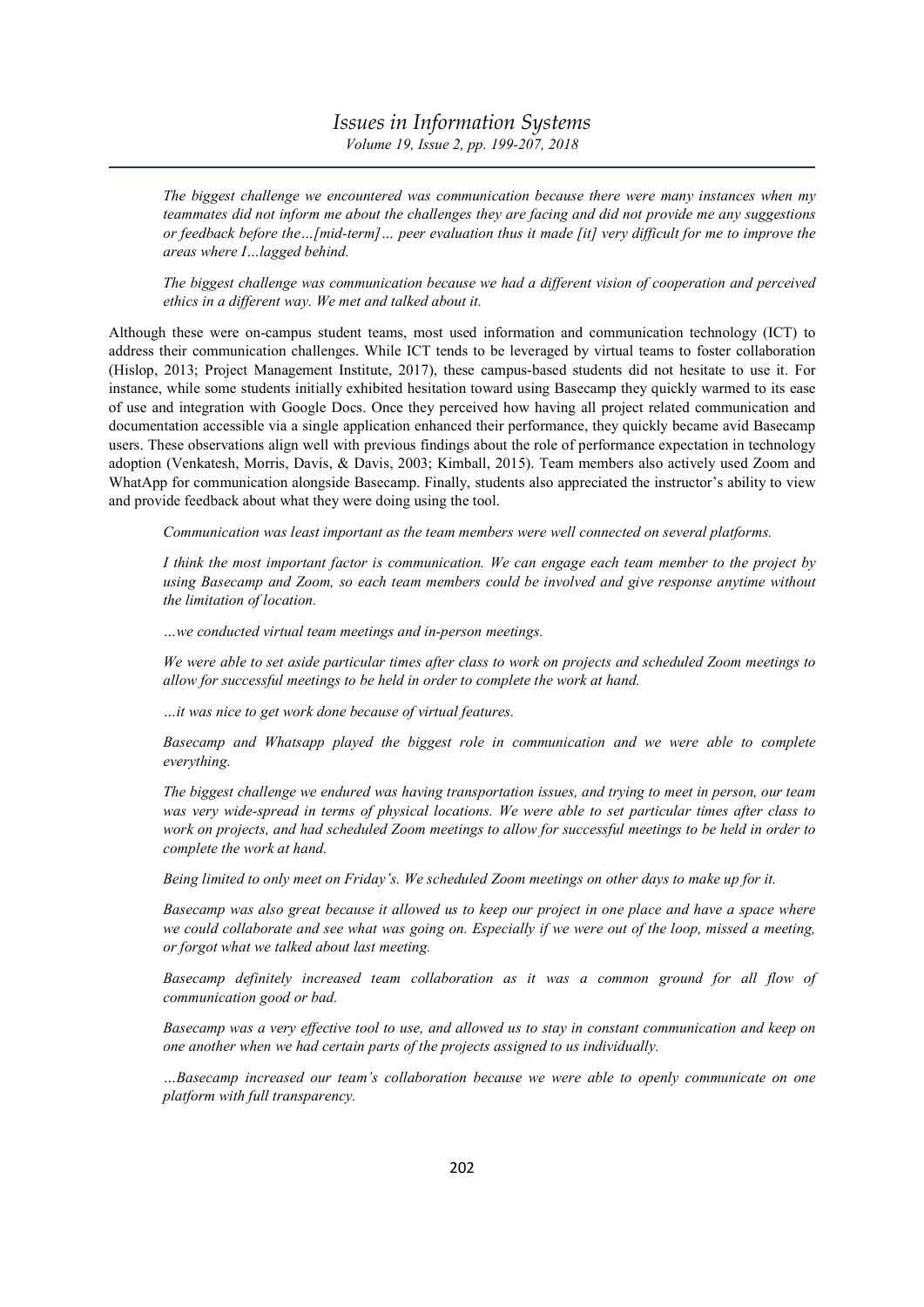…I'm happy that the Prof[essor] was able to see everything that was going on so that he knows who's doing what.

Basecamp…[enabled the receipt of]…quick feedback from our Professor.

Basecamp…helped keep the communication less invasive as everybody can read. It keeps the conversations professional.

The University of Bridgeport has a large international student cohort. While courses are conducted in English, it is often not the students' native language. This led to some communication challenges.

The biggest challenge to me is language barrier. When we review my writing, native [English speaking] team members have the different express way, so the team review the whole content together for keeping consistence.

Personally, I encountered problems with the working culture here in USA. This was the first time working on a project with different background which made it real tough sometimes. Now I know how to tackle with the projects. I hope next semester would be easy going.

Cultural differences and lack of understanding of the material was the biggest challenge. We dealt with it by trying to be understanding a gracious with each other on the material.

Biggest challenge was the language barrier. Though we all know English, expressing a complex idea or thought was really difficult.

…Understanding the differences between international and domestic students' knowledge. I ended up doing more of the work to get it done properly.

#### Scheduling

Course enrollment consisted of a mix of working and non-working students and this triggered scheduling concerns: Scheduling was most important in my team, as few members were full time employees and it was difficult to schedule meeting according to everyone's requirement.

…scheduling [challenged us] just because we all have different schedules, however we planned accordingly and everything worked out just fine.

The biggest challenge was scheduling, as individual availability would change through the week sometimes and this made team meetings difficult.

People always has different scheduling to meet to discussing. So we have to re-schedule.

…With mixed team having working professionals and students, it was tough to bring everyone at the same place.

## Accountability

Students' shared positive and negative feedback about team member accountability. Positive feedback confirmed successful teams tend to be comprised of accountable team members.

Most important: Accountability, we worked together and checked each other's work to facilitate the project.

Perhaps the least important was accountability. Each individual was cognizant of their responsibilities and there was never any situation where we were concerned that members were not pulling their weight or doing what they were supposed to be doing.

We were all on board for holding each other accountable...We all bought in from the start which was contributing to our teams' success, and allowed for us to evaluate on a week by week basis how to make this project successful.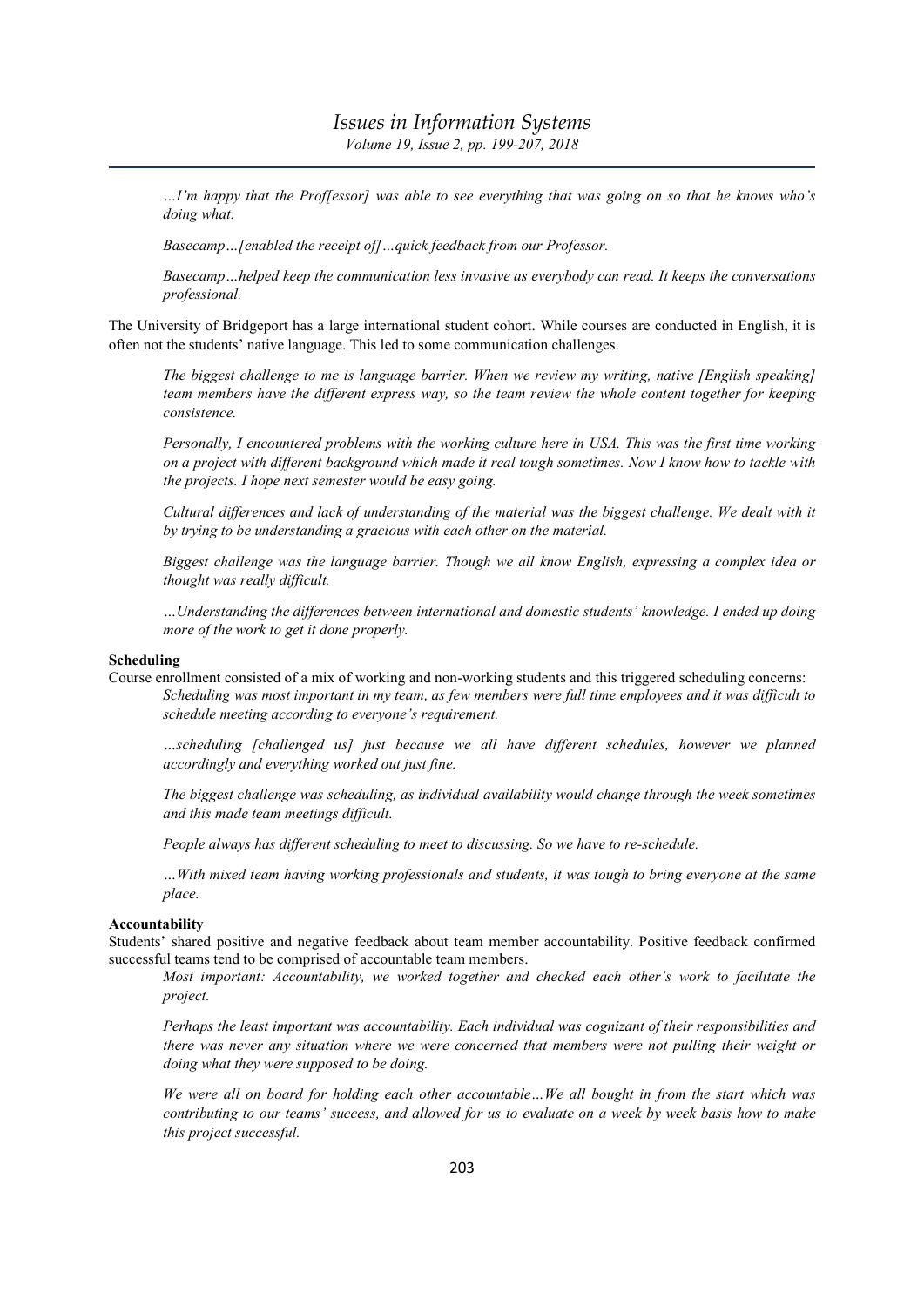Accountability was least important... [because] Our contribution helps us to be success[ful].

…splitting tasks between members and fixing deadlines to share it, so each member feel accountable.

There weren't major big challenges because for most of the time everyone came to meetings and was organized. After the midterm, we analyzed what went well and what did not go well. From this analysis, we made changes to do better on our final.

Negative feedback about accountability focused on the adverse impacts on other team members when one or more teammates failed to deliver.

…It was holding ourselves accountable and responsible for the work we were doing. Some team member were not ready to take responsibilities and they thought what they did was right. They were not ready to listen to other's opinions or what they had to say. Dealing was a bit of a problem as the remaining team members had to do extra work.

Our biggest challenge was staying on top of our assignments. A lot of the time we all got side tracked with other things…What we did was work on part individually and then met once a week to put it together. I believe it wasn't the best way of approaching the assignment because someone was always left finalizing everything.

Some of the team members were not responsible enough for the work which was assigned to them. Even backing out last moment was a consistent problem. Rest of the team members had to [do] extra work, that is how we dealt with the problem.

Biggest challenge was to get everyone to contribute and frankly however how we have tried, all team members did not contribute.

The biggest challenge was dealing with people who do not contribute anything to the project. The way I dealt with [this] is to 'avoid' and pretend they do not exist and still have them get a grade that you worked for. Avoiding helps not direct your energies toward someone who isn't going to step up in spite of holding them accountable.

The biggest challenge was dealing with peers who did not provide their 100% or were least bother[ed] as to what was happening around [them]. This made us reschedule and redelegate tasks amongst ourselves. Hence [an] increase in workload. Well, I tried talking it through but in the end thought it were best if I make sure I do it all correctly as I did not want to lose any marks because of someone else.

## Peer Evaluations

Since peer evaluations provide a mechanism for students to hold each other accountable, feedback about this process was pertinent. Most students actively supported peer evaluations and observed positive results.

…a team member whom I marked low on peer evaluation really came out strong in the second half of the semester. They actually did a lot of work and without "that person" completing the final project could not have been possible.

…a few team member whom I graded less on the peer evaluation, came out really strong in the second half of the semester. And I was so delighted to see that holding them responsible and more accountable for the work they were doing [had a positive impact].

The peer review…was effective because it allowed for us to have discussions and bring us together as a team, and create more of a cohesive environment all together. It allowed us to have a conversation about how to improve for the second half of the project, and move forward with our contributions.

I think it was effective. There was an increase in performance levels in the final project that brought the person who was singled out to perform better in the second half.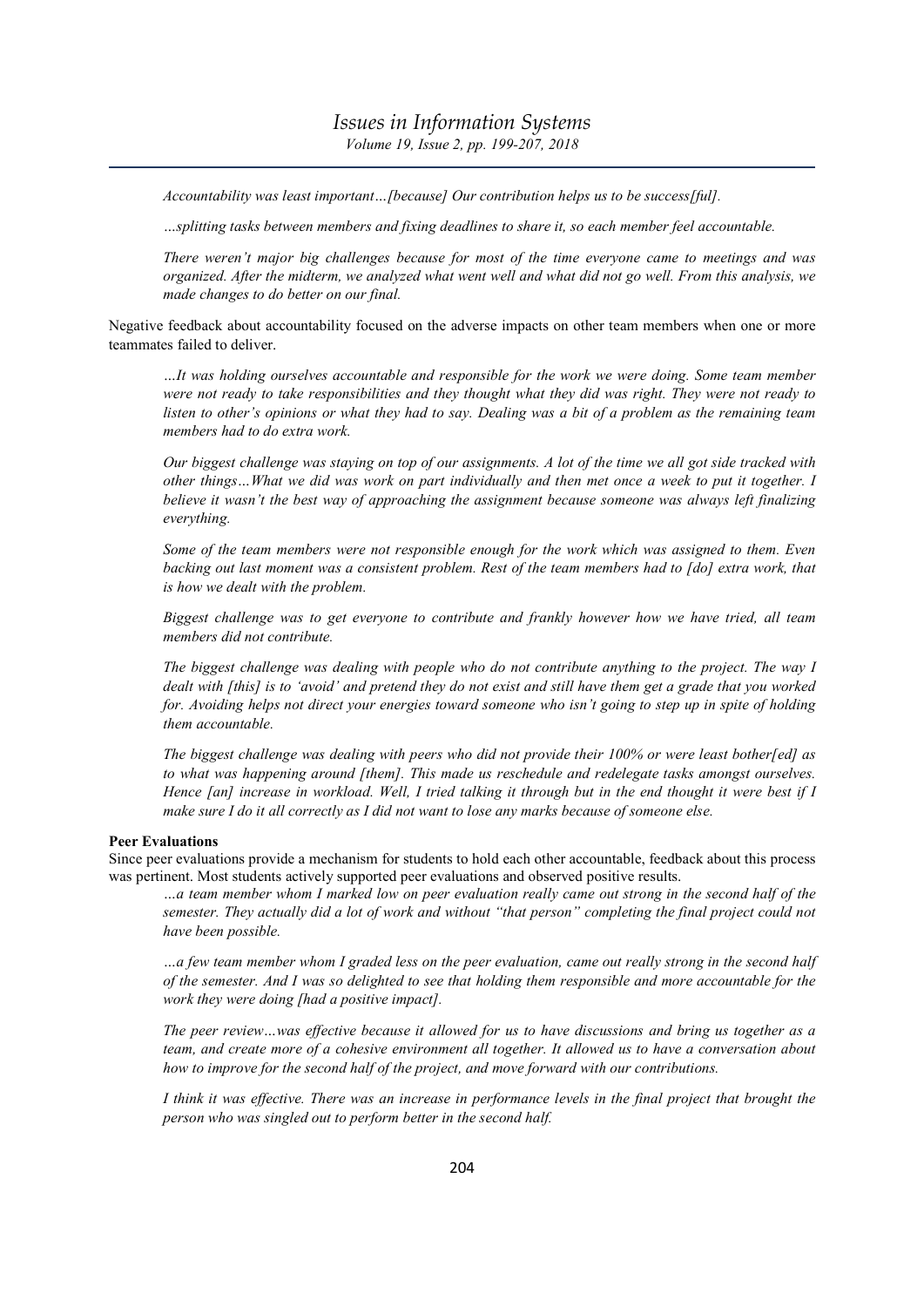Peer review pushes each member of the group to feel accountable.

As you know all members are not concerned so if there is anything that will evaluate your performance in the team that will be great.

…It just made the team members more accountable and we could clearly see the difference in the final project vs. the mid-term project.

The peer review process was very effective because it actually allowed everyone to really see what we thought and felt about each other and team member.

Peer review process was effective as compared to the Mid-terms. Team members who did not work properly during the Mid-term certainly made efforts, not 100% but decent efforts.

Unfortunately, while most students appreciated the peer evaluation process, some teams did not act on it. Worse, some students either inflated their scores or analyzed which students provided what feedback. Several students also recommended process improvements.

The peer review process I believe was not effective because some of my teammates wanted to just give everyone the highest score to not get penalized in the grading process.

Yes, the peer review was helpful, but nothing came of it. If there is a peer review prof[essor] should confront that student if the review is very bad. [Author's Note: The instructor did so privately.]

Peer review was not effective for me personally, because more than involvement with the project, it seemed a bit biased with how close team members are. Peer evaluation shouldn't effect grades, but at the same time, it's understandable the accountability part.

Peer review revealed the low contribution by some team members, but no impact on further contribution, unfortunately.

Not effective. I don't think the Mid-term evaluation changed the individual's performance.

I don't think they were noticed my team gave everyone all 4s. [Author's note: a score of 4 was the highest score for each dimension on the peer evaluation for a total contribution to the final grade of 20 points.] I know they were not honest because they complained about the people they gave 4s to. I think we should be required to write why we gave a team member a certain score and also include in the evaluation what each team member is doing well and what they could work on. If [a] team member sees they have all 4s they might think that they're doing everything write [sp.] and that they don't need to improve on anything.

I think it is ineffective in this setting…One team member figured out line-by-line who provided the point grade.

#### Team Trust

Unfortunately, this study did not generate any insight about whether The Punctuated Equilibrium Theory applied. It was also difficult to ascertain whether swift trust occurred. Instead, most responses about team trust confirmed the instructor had assigned the teams and students were therefore forced to work together to succeed. Insufficient additional data was captured to achieve deeper understanding about these topics.

#### **CONCLUSION**

Considering qualitative feedback from thirty-six students, Lohle and Terrell's theoretical model appears as valid for on-campus student team projects as it is for online student team projects. Likewise, on-campus students are as concerned about communication as their online counterparts and challenged teams continued to emphasize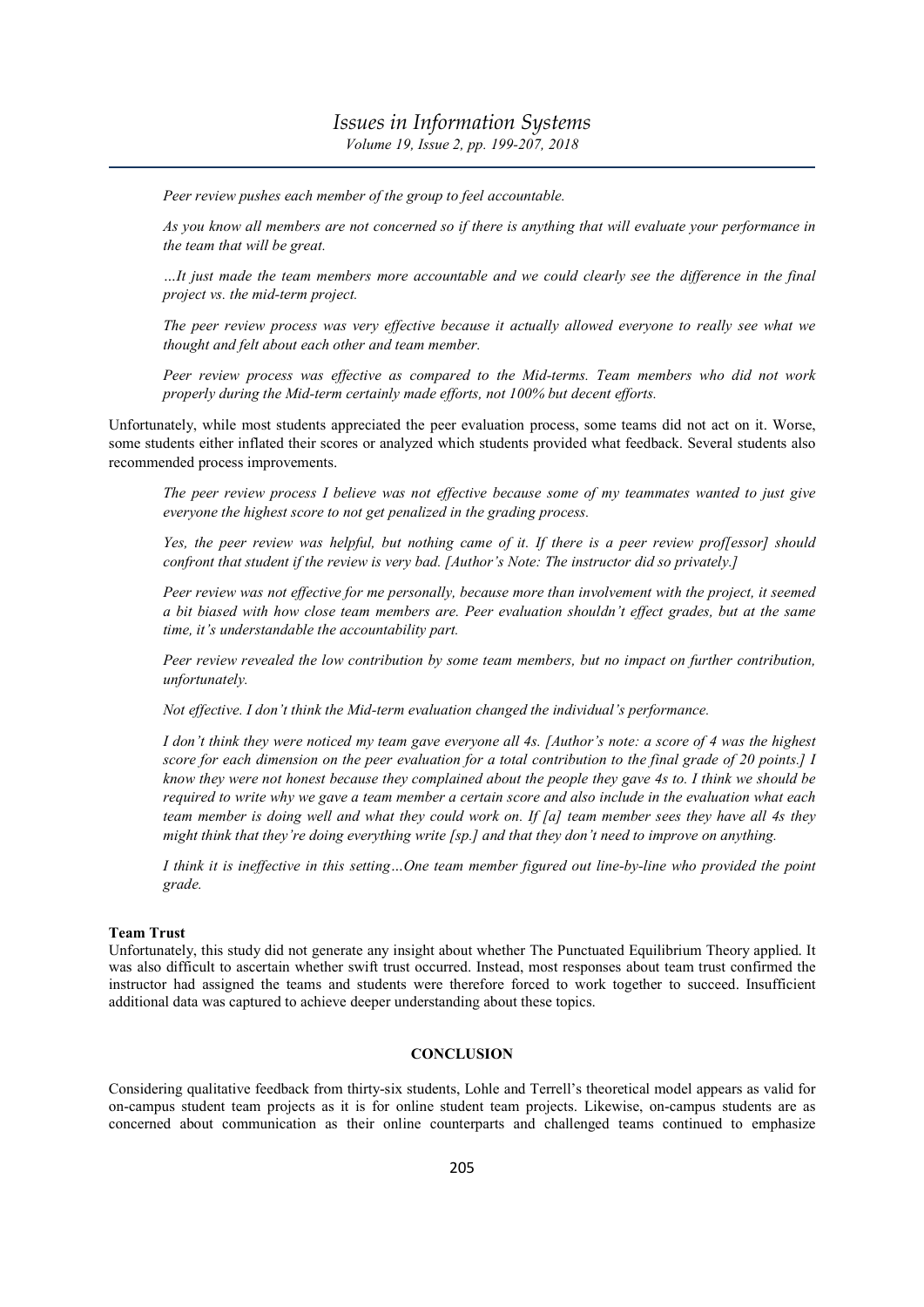accountability more than their less challenged counterparts. In addition to this positive reinforcement, this study added several pedagogical observations:

- Though a course may be campus based, students will actively leverage ICT to collaborate on team projects.
- Cultural diversity and language proficiency exacerbates communication challenges.
- Students appreciate the opportunity for peer evaluation. Most study participants observed improved delivery after sharing their mid-term peer evaluations.

## RECOMMENDATIONS FOR FUTURE RESEARCH

As mentioned earlier, this is the first of two related studies. It is anticipated that additional data will be collected at the end of the fall semester, 2018. Considering these conclusions, the researchers will adjust the survey to provide more insight into navigating crises and team trust while keeping it short enough to foster active student engagement. Since this study's strong, positive feedback about the peer evaluation process and Basecamp use was unambiguous, the question pertaining to these items will be replaced by questions about team trust and navigating crises.

### **REFERENCES**

- Charmaz, K. (2006). Constructing grounded theory: A practical guide through qualitative analysis. Thousand Oaks, CA: Sage Publications, Inc.
- Creswell, J. W. (2007). Qualitative inquiry and research design: Choosing among five approaches (2nd edition). Thousand Oaks: Sage Publications, Inc.
- Eisenhardt, K. M. (1989). Building theories from case study research. The Academy of Management Review, 14(4), 532–550. https://doi.org/10.2307/258557
- Eldrege, N., & Gould, S. (1972). Punctuated equilibria: An alternative to phyletic gradualism. In Models in Paleobiology (pp. 82–115). San Francisco: Freeman, Cooper and Company. Retrieved from http://www.blackwellpublishing.com/ridley/classictexts/eldredge.pdf
- Gersick, C. (1988). Time and transition in work teams: Toward a new model of group development. The Academy of Management Journal, 31(1), 9–41. https://doi.org/10.2307/256496
- Gersick, C. (1989). Predictable transitions in task groups. The Academy of Management Journal, 32(2), 274–309.
- Gersick, C. (1991). Revolutionary change theories: A multilevel exploration of the punctuated equilibrium paradigm. The Academy of Management Review, 16(1), 10–36.
- Glaser, B., & Strauss, A. L. (1967). The discovery of grounded theory: Strategies for qualitative research. Chicago, IL: Aldine Publishing Company.
- Hislop, D. (2013). Knowledge management in organizations: A critical introduction. Oxford: Oxford University Press.
- Jarvenpaa, S. L., Knoll, K., & Leidner, D. E. (1998). Is anybody out there? Antecedents of trust in global virtual teams. Journal of Management Information Systems, 14(4), 29–64.